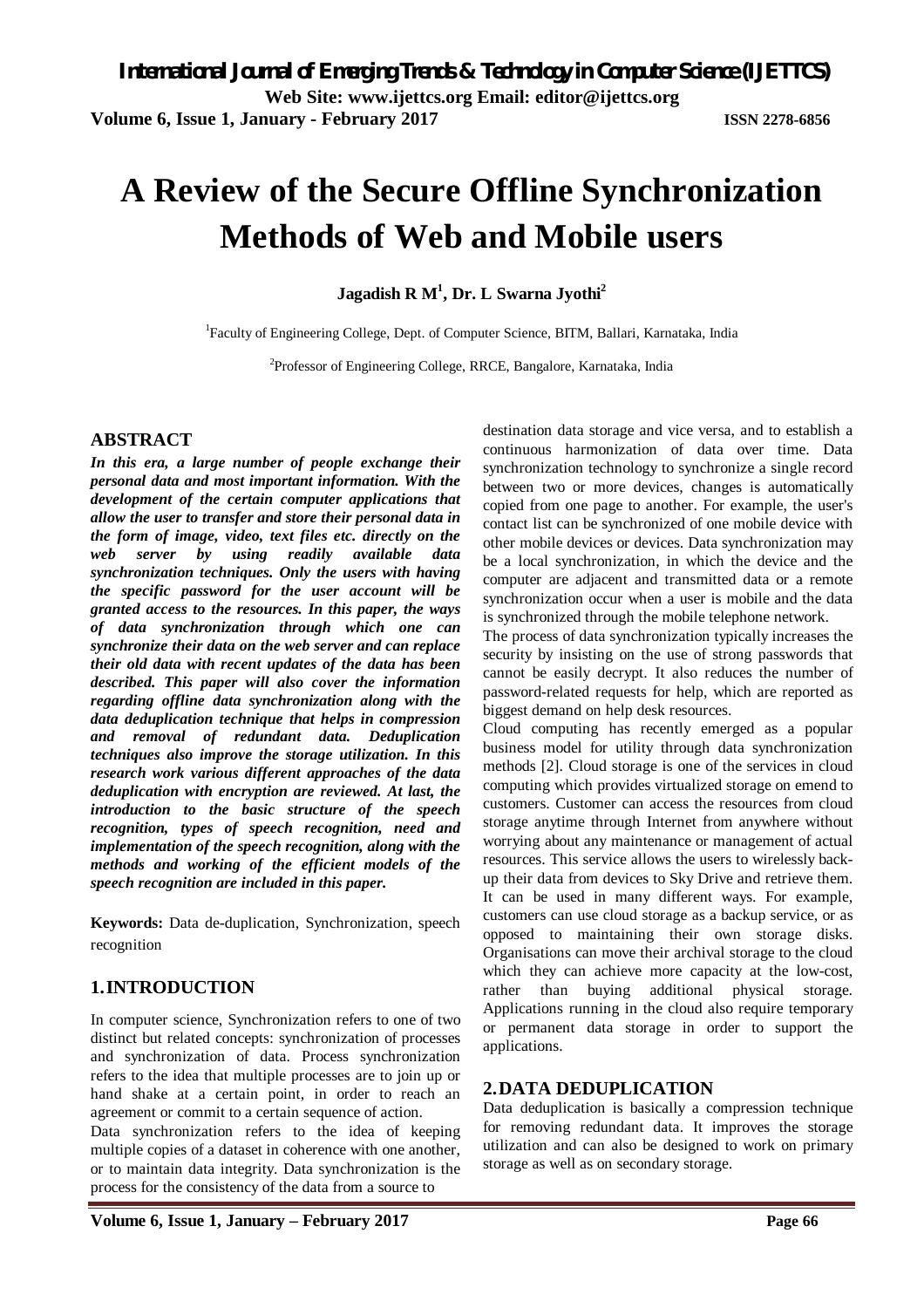# *International Journal of Emerging Trends & Technology in Computer Science (IJETTCS)* **Web Site: www.ijettcs.org Email: editor@ijettcs.org Volume 6, Issue 1, January - February 2017 ISSN 2278-6856**

Data Deduplication, is a file system feature that only saves unique data segments to save space. It has been most popular and successful for secondary storage systems (backup and archival). Its basic principle is to filter the data block to find the same data block, and the only instance of a pointer to point to replace. It is a technology to identify duplicate data, eliminate redundancy and reduce the need to transfer or store the data in the overall capacity.Deduplication is widely is used various applications like backup, metadata management, primary storage, etc. for storage optimization. [1]

Nowadays, data deduplication is widely used by various cloud storage providers like Dropbox, Amazon S3, Google Drive, etc. Data once deployed to cloud servers, it is beyond the security premises of the data owner, thus most

of them prefer to outsource their in an encrypted format. Data encryption by data owners eliminates cloud service providers chance of de-duplicating it, since encryption and deduplication techniques have conflicting strategies, i.e., data encryption with a key convert's data into an unidentifiable format called cipher text thus encrypting, even the same data, with different keys may result in different cipher texts, making deduplication less feasible. However, performing encryption is essential to make data secure, at the same time, performing deduplication is essential for achieving optimized storage. Therefore, deduplication and encryption need to work in hand to hand to ensure secure and optimized storage.

| Approach                                                                                | <b>Encryption Scheme</b>                                                                      | <b>Deduplication</b><br><b>Strategy</b> used |
|-----------------------------------------------------------------------------------------|-----------------------------------------------------------------------------------------------|----------------------------------------------|
| Message-locked encryption and secure<br>deduplication                                   | Message locked encryption                                                                     | File level                                   |
| BL-MLE: Block-Level Message-Locked<br>Encryption for Secure Large File<br>Deduplication | <b>Block Level Message locked</b><br>encryption                                               | Dual level: File level<br>and Block level    |
| HEDup: Secure Deduplication with<br>Homomorphic Encryption                              | Homomorphic encryption                                                                        | File level                                   |
| DupLESS:<br>Server-Aided Encryption for Deduplicated<br>Storage                         | <b>Enhanced Message level</b><br>encryption to support security<br>against Brute force attack | File level                                   |
| ClouDedup: Secure Deduplication with<br><b>Encrypted Data for Cloud Storage</b>         | Convergent encryption with<br>added access control                                            | File level                                   |
| Secure Deduplication with Efficient and<br>Reliable Convergent Key Management           | Convergent encryption                                                                         | <b>Block level</b>                           |
| Twin clouds: An architecture for secure cloud<br>Computing                              | Convergent encryption                                                                         | File level                                   |
| A hybrid cloud approach for secure authorized<br>deduplication                          | Convergent encryption                                                                         | File level                                   |
| Secure Data Deduplication                                                               | Convergent encryption                                                                         | File level                                   |
| A secure data deduplication scheme for cloud<br>Storage                                 | Symmetric encryption on data<br>categorized based on popularity                               | File level                                   |
| Secure Distributed Deduplication Systems<br>with Improved Reliability                   | Deterministic secret sharing<br>scheme                                                        | File level and fine<br>grained block level   |

|  | Table 1: Various Approaches for Data Deduplication Implementation with Encryption |  |  |  |  |  |
|--|-----------------------------------------------------------------------------------|--|--|--|--|--|
|  |                                                                                   |  |  |  |  |  |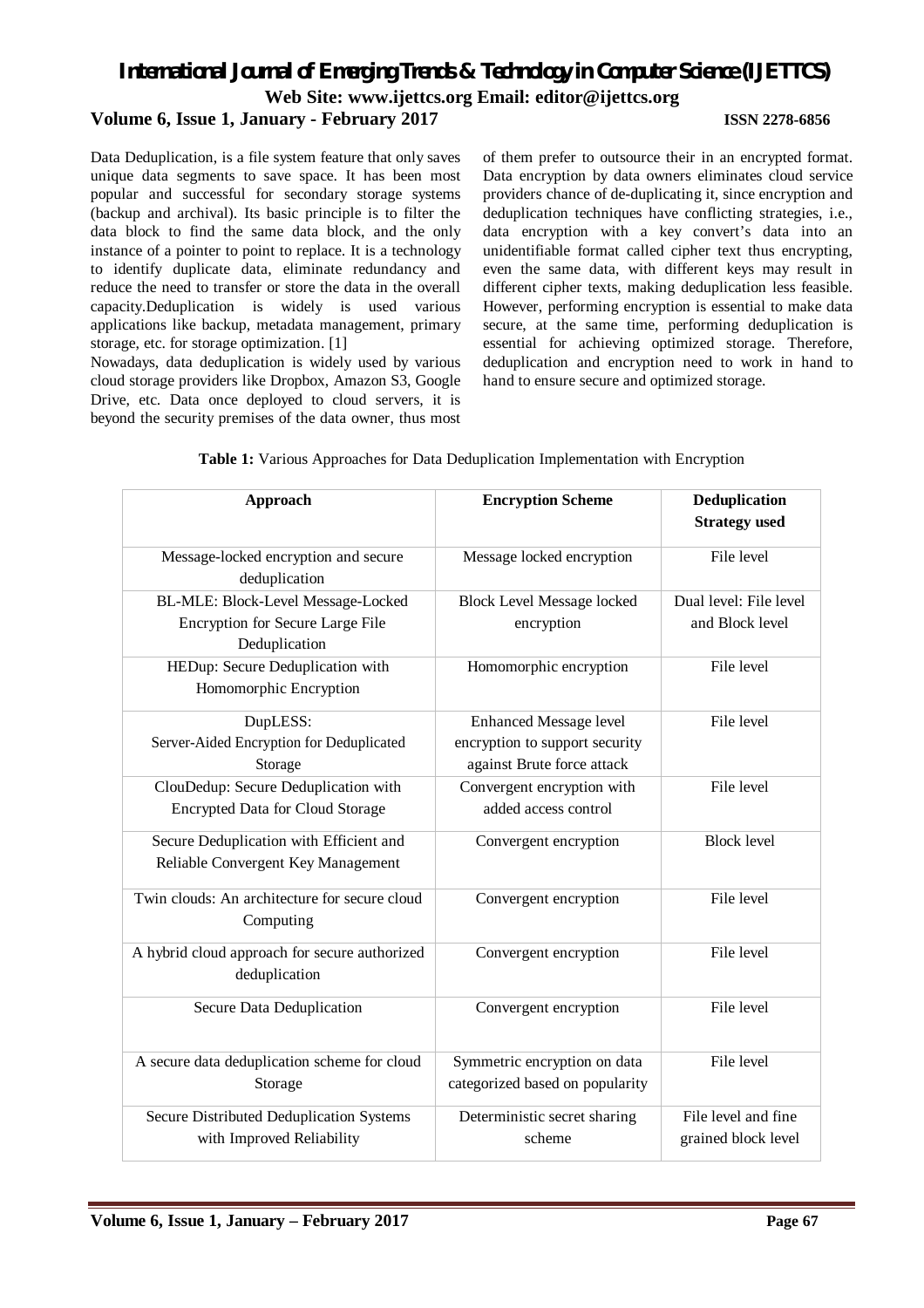# **Volume 6, Issue 1, January - February 2017 ISSN 2278-6856**

| SecDep: A User-Aware Efficient Fine-Grained | User aware convergent | File level and chunk |
|---------------------------------------------|-----------------------|----------------------|
| Secure Deduplication Scheme with Multi-     | encryption            | level                |
| Level Key Management                        |                       |                      |

# **2.1 DATA DEDUPLICATION LEVELS**

At present there are fundamentally two main levels of the data duplication techniques that can be optimized for storage capacity. These levels are defined briefly as:

## **A. File Level Data De-duplication Strategy**

In this level, the deduplication is performed over a single file and it eliminates the duplicate copies of the same file. The file checking function is based on their hash values. The hash numbers are comparatively easier to generate so it does not require more processing power. Based on those hash numbers duplicated files are identified. I.e. if two or more files having the same hash values, they assumed to have the similar contents and only one copy of file is to be stored. The searches for any files that are exactly alike and stores only one copy, where placing "pointers" in place of the other copies said to be more efficient than no deduplication whatsoever. Even a single slight alter to the file will effect in a supplementary replica being stored.

#### **B.Block Level Data de-duplication Strategy**

In this level of deduplication, it firstly divides the files into the blocks and stores only one copy of each block. It may also use fixed-sized blocks otherwise variable-sized chunks. They compute hash values for each block for examining duplication blocks and then it eliminates duplicate blocks of data that occur in non-identical files. As the name indicates it performed over blocks and analyzes entire blocks of data and then Allows for granularity without being overly time consuming and resource intensive. While compared it to with whole file, the block level deduplication eliminates the tiny unnecessary chunk of data. The equivalent deduplication algorithm is used by each one and all file system in block level deduplication.

# **3.OFFLINE DATA SYNCHRONIZATION**

The evolutions in the field of computing and mobile technologies have certainly provide an immense surge to a new environment in which computers and multimedia cellphones have completely dominated the human activities in all aspects. The latest technology embedded in these devices allows an individual user to store their personal data over internet through data synchronization

| ned | User aware convergent | File level and chunk |
|-----|-----------------------|----------------------|
|     | encryption            | level                |
|     |                       |                      |

techniques. Instead of bulky and immovable Personal Computers (PC), there are various categories of devices that are available these days such as Notebooks, Smartphones, I-pads, etc. These devices are much smaller than the previous versions of the Computers and have the feature of portability that allows user to access their resources from anywhere around the world.

Many mobile applications are data-centric, and are designed to replace pocket atlases, dictionaries, and references, as well as create new digital pocket references for data that changes dynamically by leveraging technologies that did not exist in these form factors before.

This paper focuses solely on patterns related to data synchronization, which involves ensuring consistency among data from a mobile source device to a target data storage service and vice versa. In some of the datasets it is very difficult to load and save the recently available data that an application can grasp on the device. So, to carb this issue, a specific strategy must be applied to synchronize the necessary data and ensure the user to get a recent and updated data.

Sync Framework is a synchronization stage that empowers engineers to add synchronization capacities to applications, administrations, and devices. It takes care of the issue of how to synchronize any kind of information in any store utilizing any convention over any topology. The strength of this framework is that it can connect different frameworks into one frame. Sync Framework can also be used to access the database offline. Synchronization can be used for one-to-one or one-to-many units, which function offline. The synchronization service is incorporated in VS2008 and VS2010.

The versatile applications have the capacity work in the offline mode i.e. disconnected from the net. For any information based application, it is very essential to run or to be executed online as well as offline and can be accessed anytime from anywhere without any inconvenience related to the server. The synchronization is the most important technique which is utilized in the process that involves the upgradation of the application on the web server. It makes the application fundamentally more helpful. For instance, exchanging information to a web server makes a helpful reinforcement, and exchanging information from a server makes it accessible to the client although when the gadget is logged off. [6]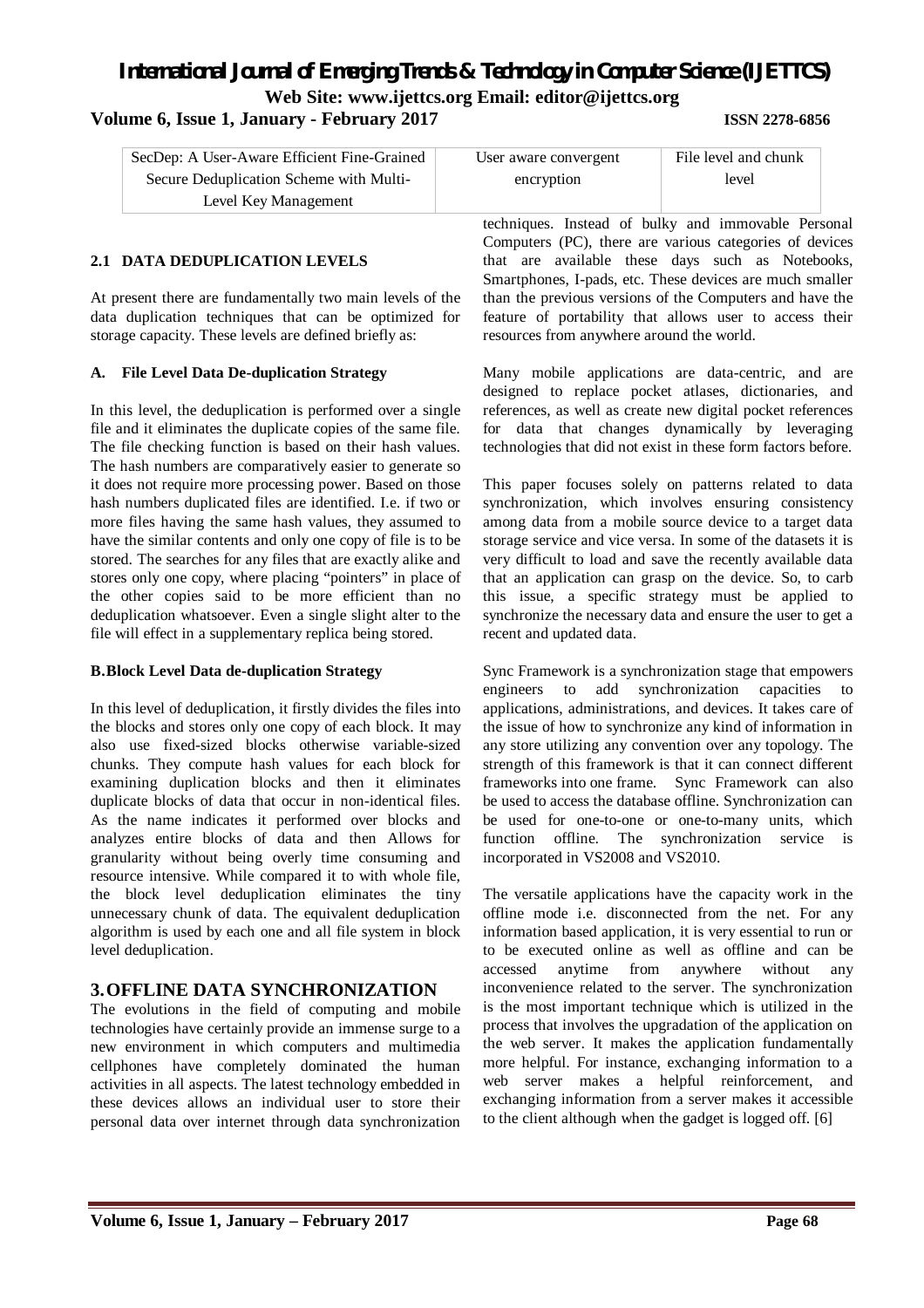**Volume 6, Issue 1, January - February 2017 ISSN 2278-6856**



**Figure 1:** Flowchart of Data Synchronization



**Figure 2:** Sync Framework data synchronization

For building and managing a reliable synchronization through the web servers, a potential algorithm design is used which besides the online operations of the application also allow to work in the offline mode, in the absence of Internet or due to some power related issues and make these interruptions unnoticed by the user.The two major examples of the most widely used offline data synchronization technique are as follows:

- i. **YouTube Offline:**YouTube is the most popular software application among the youngsters. It provides a feature that allows the users to save the videos in their user accounts and then saved videos can be seen any time in the future.
- ii. **Cloud Network:** The cloud networks provides a feature that allows offline data synchronization at the IAAS Layer. Cloud network also ensure the high end security of the saved data to avoid any kind of discrepancy. Only the individuals that have the password to the users account are provided the access to the data.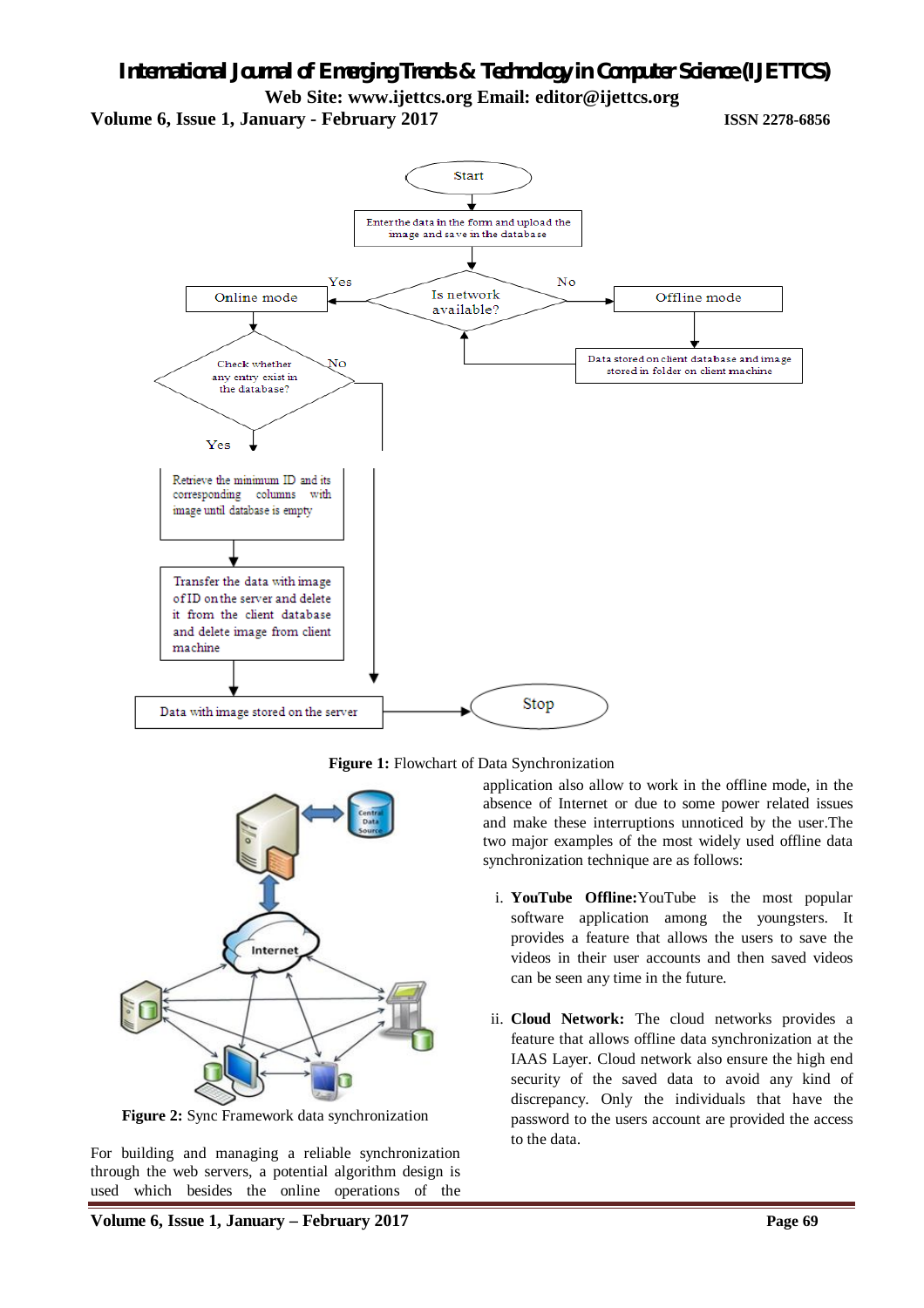*International Journal of Emerging Trends & Technology in Computer Science (IJETTCS)*

**Web Site: www.ijettcs.org Email: editor@ijettcs.org** 

# **Volume 6, Issue 1, January - February 2017 ISSN 2278-6856**

# **4.SPEECH RECOGNITION TECHNIQUE**

The speech is one of the most important and primary mode of communication among the humans. It is natural and efficient techniques that enable humans to exchange information to each other. Speech Recognition is the ability of machine or computer generated program to identify various sounds of the words and phrases that are present in a human speech and convert them into a machine readable format.

To make a real "intelligent computer", it is important that the machine can hear, understand, and act upon spoken information, and also speak to complete the information exchange. Speech Recognition (is also known as Automatic Speech Recognition (ASR) or computer speech recognition. It is the process of converting a speech signal to a sequence of words, by means of an algorithm implemented as a computer.

# **4.1 Structure of Basic Speech Recognition System**



**Figure 3:** General Structure of Speech Recognition System

# **i. Speech Capturing**

The input speech can be captured with the help of microphone. The sound card that is already installed in the computer captures the speech signal and turn the analogue signals into digital signal. The sound card then makes the understandable format of speech for the computer and record the sound. Now using the MCI commands, the frequency and size of the speech can be control at instance.

## **ii. Pre-Processing**

After the process of capturing the sound sample is completed the speech sample can be available continuously at any instance. The Next step after the sound capturing includes the pre-processing of the captured samples to make it available for feature extraction and recognition. This process involves the following steps

- a. Background Noise and Silence Removing
- b. Pre-emphasis Filter
- c. Blocking into Frames
- d.Windowing

# **iii. Feature Extraction**

Feature extraction is mainly defined as the process of parameterization of the available speech sample in the terms of vectors that can be utilize for purpose of recognition while maintaining the discriminating power of the signal. These feature vectors should not change with the speaker i.e. the features should be same for the same statement by different speakers. These features can be extracted by using several methods, for example digital filter, Fourier Transformation or Linear Predictive Coding

|  | Sr.No                                                                                              | <b>Method</b> | <b>Property</b>                                                                               | <b>Procedure for</b><br>Implementation                                                                         |  |
|--|----------------------------------------------------------------------------------------------------|---------------|-----------------------------------------------------------------------------------------------|----------------------------------------------------------------------------------------------------------------|--|
|  | Principal Component<br>1<br>analysis(PCA)<br>$\overline{2}$<br>Linear<br>DiscriminateAnalysis(LDA) |               | Non-linear feature extraction<br>method, Linear map, fast,<br>eigenvector-based               | Traditional, eigenvector base<br>method, also known as karhuneu-<br>Loeve expansion; good for<br>Gaussian data |  |
|  |                                                                                                    |               | Non-linear feature extraction<br>method,<br>Supervised linear map; fast,<br>eigenvector-based | Better than PCA for classification                                                                             |  |
|  | 3                                                                                                  | Independent   | Non-linear feature extraction<br>ComponentAnalysis (ICA) method, Linear map, iterative        | Blind course separation, used for<br>de-mixing non- Gaussian                                                   |  |

**Table 2:** List of Techniques with their properties for Feature Extraction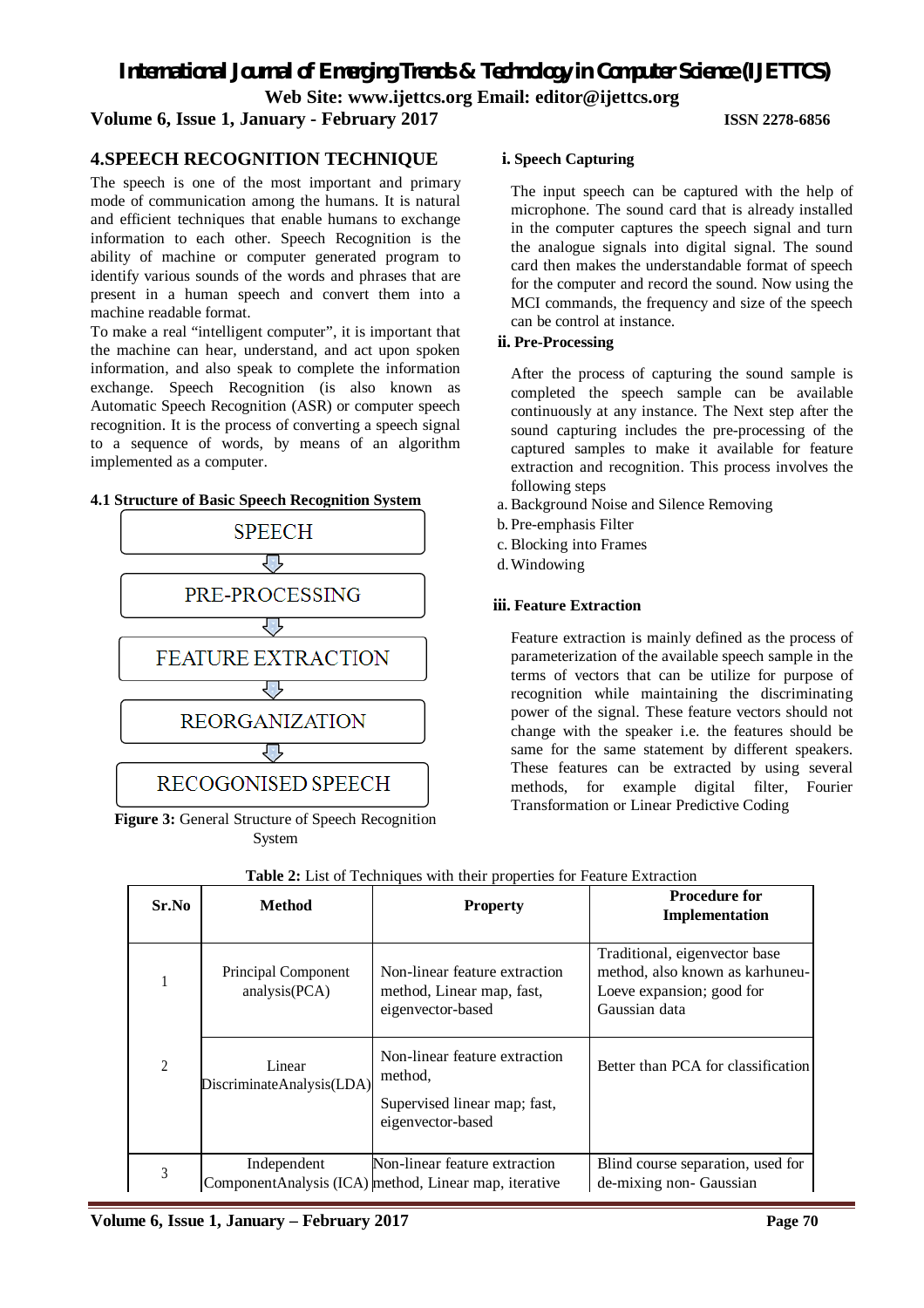# **Volume 6, Issue 1, January - February 2017 ISSN 2278-6856**

|    |                                                     | non- Gaussian                                                                                                                     | distributed sources(features)                                                                                                                                                        |  |
|----|-----------------------------------------------------|-----------------------------------------------------------------------------------------------------------------------------------|--------------------------------------------------------------------------------------------------------------------------------------------------------------------------------------|--|
| 4  | Linear Predictive coding                            | Static feature extraction<br>method, 10 to 16 lower order<br>coefficient,                                                         | It is used for feature Extraction at<br>lower order                                                                                                                                  |  |
| 5  | Cepstral Analysis                                   | Static feature extraction method,<br>Power spectrum                                                                               | Used to represent spectral<br>envelope[7]                                                                                                                                            |  |
| 6  | Mel-frequencyscale<br>analysis                      | Static feature extraction method,<br>Spectral analysis                                                                            | Spectral analysis is done with a<br>fixed resolution along a<br>Subjective frequency Scale i.e.<br>Mel-frequency Scale.                                                              |  |
| 7  | Filter bank analysis                                | Filters tuned required<br>frequencies                                                                                             |                                                                                                                                                                                      |  |
| 8  | Mel-frequency<br>cepstrum(MFFCs)                    | Power spectrum is computed by<br>performing Fourier Analysis                                                                      | This method is used for find our<br>features                                                                                                                                         |  |
| 9  | Kernel based feature<br>extraction method           | Non-linear transformations                                                                                                        | Dimensionality reduction leads to<br>better classification and it is used<br>to redundant features, and<br>improvement inclassification<br>error.[8]                                 |  |
| 10 | Wavelet                                             | Better time resolution than<br>Fourier Transform                                                                                  | It replaces the fixed bandwidth of<br>Fourier transform with one<br>proportional to frequency which<br>allow better time resolution at<br>high frequencies than Fourier<br>Transform |  |
| 11 | Dynamic feature<br>extractions<br>i)LPC<br>ii)MFCCs | Acceleration and delta<br>coefficients <i>i.e.</i> II and III order<br>derivatives of normal LPC and<br><b>MFCCs</b> coefficients | It is used by dynamic or runtime<br>Feature                                                                                                                                          |  |
| 12 | Spectral subtraction                                | <b>Robust Feature extraction</b><br>method                                                                                        | It is used basis on Spectrogram <sup>[9]</sup>                                                                                                                                       |  |
| 13 | Cepstral mean subtraction                           | Robust Feature extraction                                                                                                         | It is same as MFCC but working<br>on Mean statically parameter                                                                                                                       |  |
| 14 | <b>RASTA</b> filtering                              | For Noisy speech                                                                                                                  | It is find out Feature in Noisy<br>data                                                                                                                                              |  |
| 15 | <b>Integrated Phoneme</b><br>subspace method        | A transformation based on<br>PCA+LDA+ICA                                                                                          | Higher Accuracy than the<br>existingMethods[10]                                                                                                                                      |  |
|    | (Compound Method)                                   |                                                                                                                                   |                                                                                                                                                                                      |  |

# **iv. Recognition**

This stage of the speech recognition process is further divided in two different phases, i.e. the Training Phase and the Testing Phase.

The training phase is simply defined as the process that is similar to learning process of children. A child should experience a phenomenon many times and with a wide variability before being able to recognize it. The current speech recognition technology does not allow real-time implementation of models comparable to human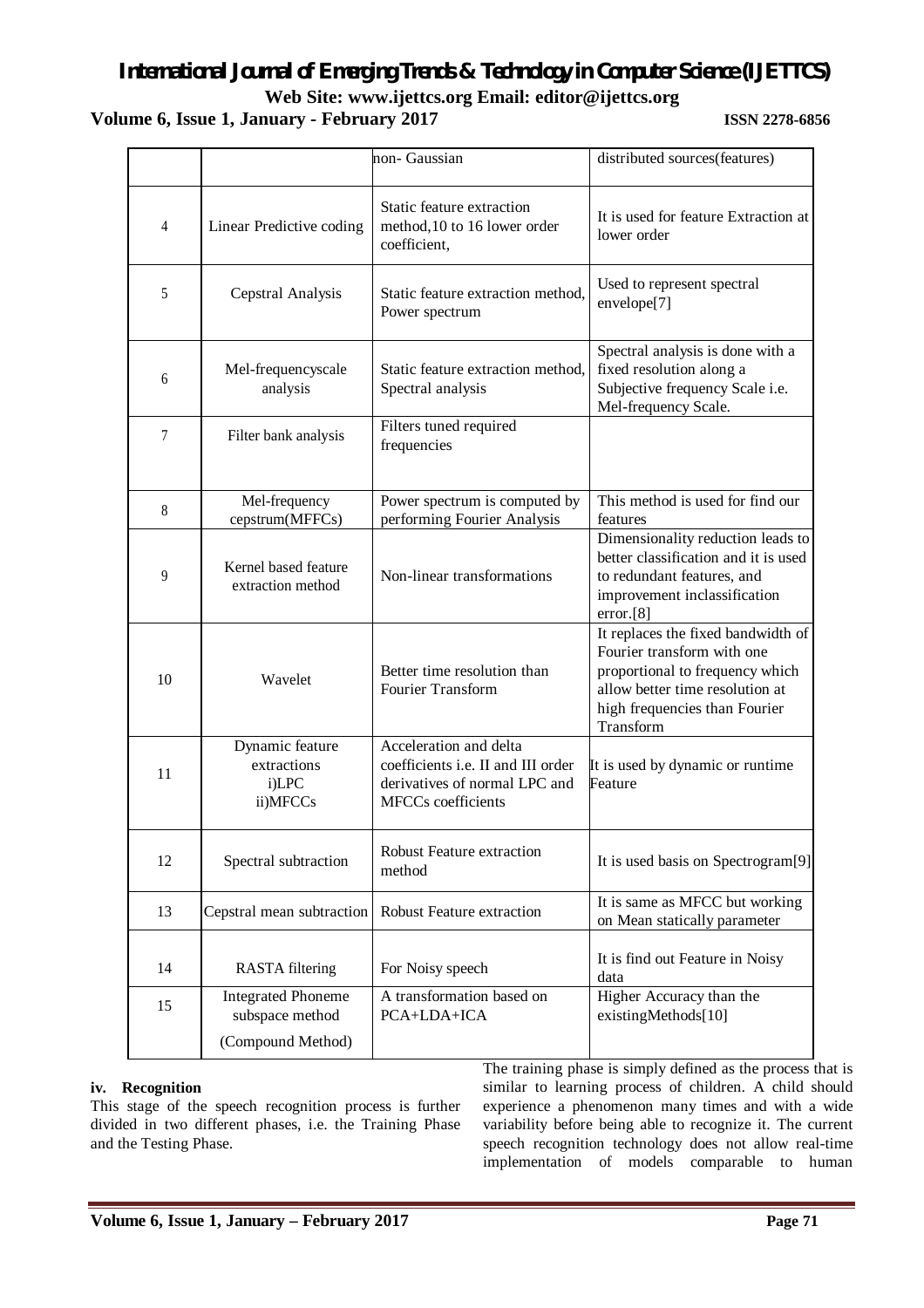# **Volume 6, Issue 1, January - February 2017 ISSN 2278-6856**

complexity. This means that the variability of speech must be limited to achieve proper results.

On the other hand, in the testing phase, an unknown utterance is scored over the reference patterns. The word corresponding to the reference pattern closest to the unknown pattern is the word recognized.

#### **4.2 Types of Speech Recognition**

The Speech Recognition can be further categorised into various different classes by describing that specific types of utterances they have the ability to recognize. These classes are classified as following:

#### **i. Isolated Words**

Isolated word recognizers usually require each utterance to have quiet (lack of an audio signal) on both sides of the sample window. It accepts single words or single utterance at a time. These systems have "Listen/Not-Listen" states, where they require the speaker to wait between utterances (usually doing processing during the pauses). Isolated Utterance might be a better name for this class.

## **ii. Connected Words**

Connected word systems (or more correctly 'connected utterances') are similar to isolated words, but allows separate utterances to be 'run-together' with a minimal pause between them.

#### **iii. Continuous Speech**

Continuous speech recognizers allow users to speak almost naturally, while the computer determines the content. (Basically, it's computer dictation). Recognizers with continuous speech capabilities are some of the most difficult to create because they utilize special methods to determine utterance boundaries

#### **iv. Spontaneous Speech**

At a basic level, it can be thought of as speech that is natural sounding and not rehearsed. An ASR system with spontaneous speech ability should be able to handle a variety of natural speech features such as words being run together, "ums" and "ahs", and even slight stutters.

## **4.3 Models of Speech Recognition**

## **i. Hidden Markov Model (HMM)**

This is a mathematical way to recognize speech. It was observed by a different set of probability processes that generate a sequence of observations, although it would not be possible to directly observe (hidden) the underlying stochastic process and the double-buried stochastic process. Probabilistic Modelling includes the use of probabilistic models to handle uncertain or incomplete information. Recognition in speech leads to uncertainty and incompleteness of many sources; For example, the change in speaker sound contextual effect disagree word confusion. Therefore, a probability model for speech recognition is particularly suitable. A hidden Markov model is a collection of connected states with transitions. Each transition gives two probability contributions: when the transition occurs, the finite state of probability of the emission of each output symbol of the alphabet defines the transition probability and gives the opportunity to take the transition output probability. The problem of HMM evaluation decodes the problem learning problem.



**Figure 4:** HMM Method Working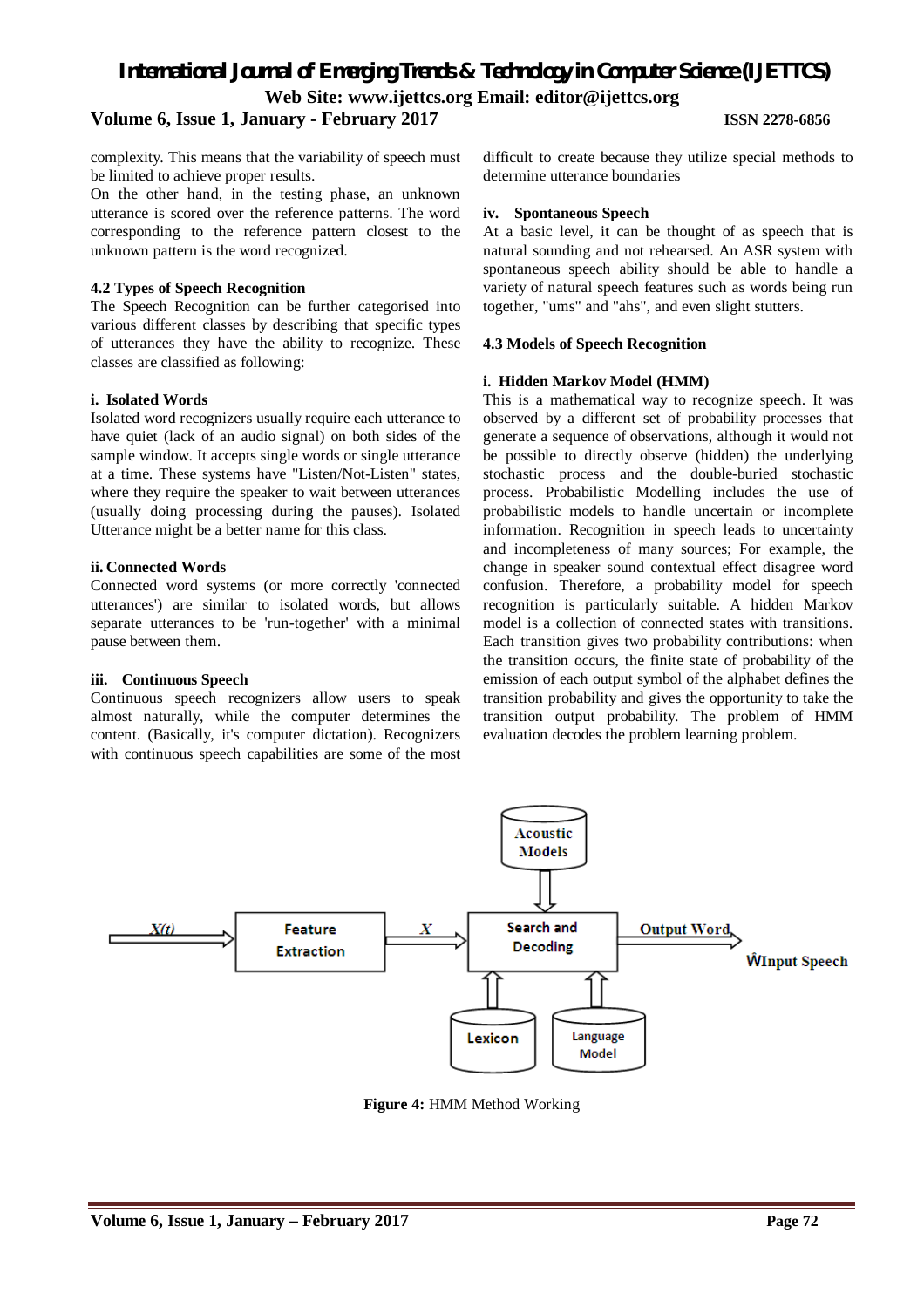# **Volume 6, Issue 1, January - February 2017 ISSN 2278-6856**

#### **i. Dynamic Time Wrap (DTW)**

DTW is a method that allows a computer to find an optimal match between two given sequences .It is a template-based approach. [11]. In order to understand DTW, two concepts need to be dealt with[12]:

- i.**Features: -** the information in each signal has to be represented in some manner.
- ii.**Distance: -** some form of metric has to be used in order to obtain a match path. There are two types of distances
	- a)**Local Distance:** The computational difference between a feature of one signal and a feature of the other is called Local distance.
	- b)**Global Distance:** The overall computational difference between an entire signal and another signal of possibly different length is called Global distance.

Dynamic Time Wrap is based on the two concepts defined as:

#### **Symmetrical DTW**

Language is a time-dependent process. Multiple representations of the same word are likely to have different durations, and different expressions of the same word at the same time, distinguish them because different parts of the words are possible at different rates.

- The accompanying path cannot go back in time;
- Each frame of input uses the appropriate path;

• A combination that provides a total distance value for a local distance value.

It is known as dynamic programming (DP). A dynamic time warp (DTW) that is frequently called when applied to speech recognition based on a template. The DP guarantees to find the minimum distance path through the matrix while minimizing the amount of computation.

#### **Asymmetrical DTW**

Each frame in the input frame is used only once. This means that the length of the template fails to normalize and you do not need to add two diagonal crosses to the local distance. This method is called asymmetric dynamic programming.

# **5.CONCLUSION**

In this research work we studied various techniques, models, types, etc. for the purpose of defining the data deduplication, data synchronisation (online and offline) and speech recognition Techniques. Deduplication is a method available in cloud storage for saving bandwidth and storage capacity. But, deduplication is less feasible with encrypted data since, different key encryptions convert same data into different formats. In this paper various methods are discussed where deduplication

methods are carried out on encrypted data in a large storage area. Most of the methods studied here work on the basis of convergent encryption, which is a simple approach that makes deduplication compatible with encrypted data. In this information dense world, we cannot compromise on both security and duplication of data across storage areas. An efficient Strategy should be proposed which will enhance storage optimization without negotiating on encryption method; by providing deduplication technique in data storage servers where the available data is encrypted.

The objective of the research is to provide an algorithm to solve the problem that when all clients are reliant on a single server. If that database becomes unavailable due to planned server downtime or from server failures, all of the remote workers will be disconnected from their data. Data is stored on their system (user system). When the user connected to the internet data automatically sink from their client system to the server in serial order. In the future, application developers should work with serial of data sink should be in order between offline and online application.

Speech is the primary, and the most convenient means of communication between people. Whether due to technological curiosity to build machines that mimic humans or desire to automate work with machines, research in speech and speaker recognition, as a first step toward natural human-machine communication, has attracted much enthusiasm over the past five decades. In whole architecture of speech recognition, HMM is just one block which help in creating search graph. It work in tandem with other block such as front-end, language model, lexicon to achieve desired goal. The purpose of HMM is to map feature vector to some representable state and emit symbol, concatenation of which gives desired phoneme sequence.

# **REFERENCES**

- [1]. Amrita Upadhyay, Pratibha R Balihalli, Shashibhusha Ivaturi and Shisha Rao, "Deduplication and Compression Techniques in Cloud Design", In International systems Conference (*SysCon*), 2012, IEEE 978-1-4673-0750-5/12, pp. 1-6.
- [2]. Sudha S and Brindha K, "Data Synchronization Using Cloud Storage", International Journal of Advanced Research in Computer Science and Software Engineering, Vol. 2, No. 11, ISSN: 2277 128X, November 2012, Available online at: www.ijarcsse.com
- [3]. Bolosky WJ, Corbin S, Goebel D, Douceur JR, "Single instance storage in Windows 2000", In Proceedings of the 4th Usenix Windows System